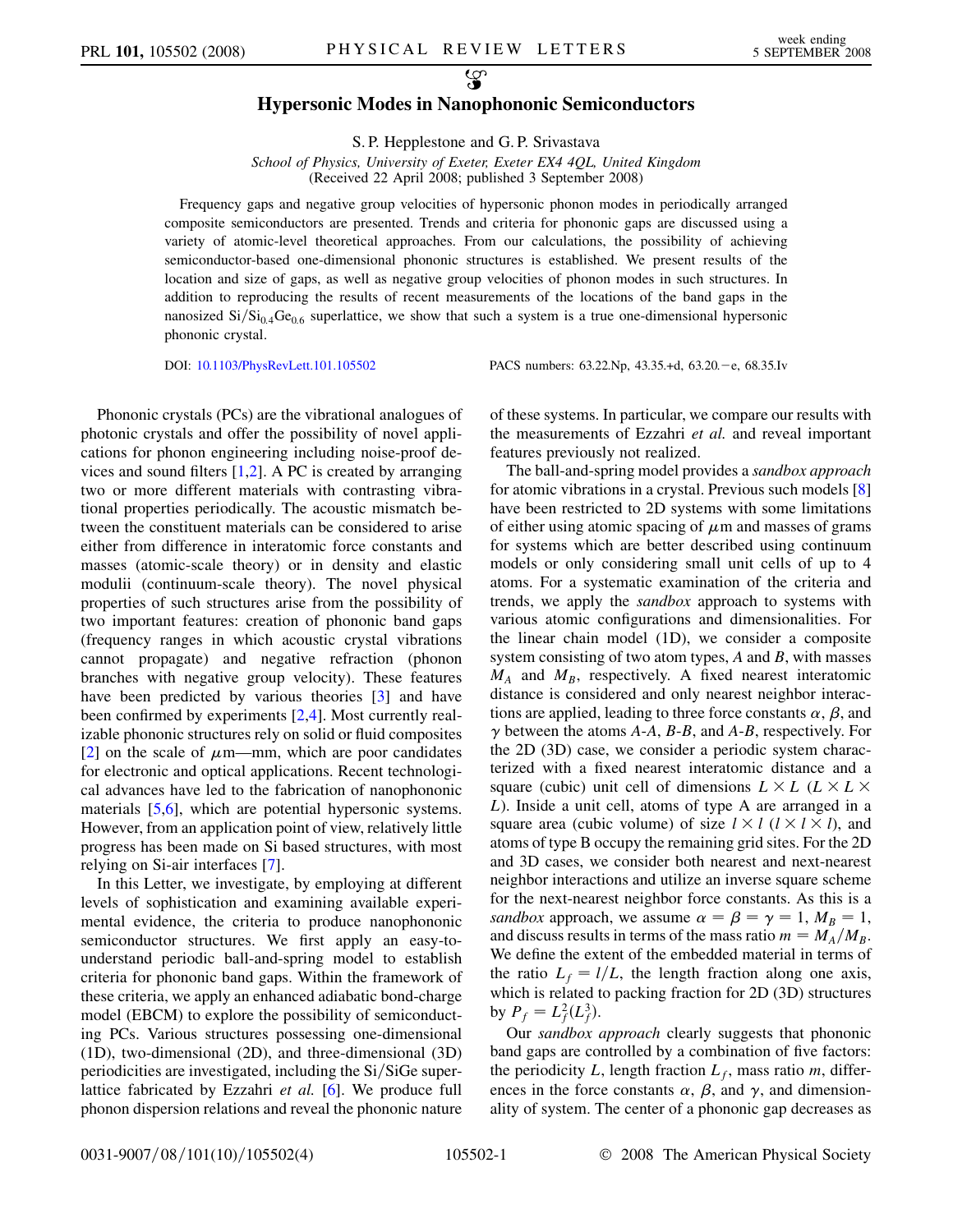$1/L$  for all dimensionalities with periods larger than 10 atomic monolayers. For smaller periods, there are only minor deviations from this behavior, and, for such PCs, the number of gaps is vastly reduced when compared with PCs with a much larger period, due to a smaller number of atoms in the unit cell. For 1D systems, which only allow one phonon polarization, there is always a phononic gap for  $m > 1$ . In 2D or 3D systems, frequency or *polarization* gaps are created for the individual transverse (TA) and longitudinal (LA) branches at the zone center and zone edge. These gaps are more clearly identifiable in the low frequency (or acoustic) regime and vary clearly in size as  $1/L$ . However, due to the differing velocities of the LA and TA modes, the gaps for these polarizations may not coincide (described as acoustic overlap), and no true phononic gap may result.

In order to increase the frequency gap size, the acoustic mismatch between materials A and B must be increased. This is achievable in three ways: (i) increasing the spring constant ratio  $\alpha/\beta$  to an excessively high value, (ii) making the spring constant  $\gamma$  either much stronger or weaker than  $\alpha$  and  $\beta$ , and (iii) increasing the mass ratio m. Factor (i) is not generally realizable for crystalline structures, and effect (ii) may only be achievable in structures whose constituent materials lead to either a high lattice mismatch or strain effects. From our calculations, we find that regardless of (i) and (ii), the effect of (iii) is highly dependent on the dimensionality of the structure. As noted earlier, a phononic gap is always present for  $m > 1$  in a 1D system. However, for 2D and 3D systems, the effect of the mass ratio is coupled with the length fraction  $L_f$ , due to acoustic overlap. Our calculations establish the criteria that a true 2D (3D) phononic gap will appear for 2D (3D) systems with  $m > 10$  ( $m > 15$ ) within the range 0.9 >  $L_f > 0.1$ . A typical example of the phonon dispersion relations is shown in Fig. 1 for  $m = 25$ .

The sandbox approach shows the following trends for PCs: (i) the magnitude of negative group velocity for a given polarization progressively decreases for higher branches, (ii) there is an optimum length fraction dependent on the constituent materials and structure of a system to exhibit phononic properties, (iii) for higher frequencies than the common acoustic range in these structures, confinement and localization effects dominate, and thus these modes have very low group velocities and large frequency gaps, (iv) for 1D or 2D PCs any in-plane gaps may be masked by the folding effects from in-plane vibrational modes.

While the sandbox approach provides valuable insight into the vibrational properties of model PCs, for real semiconductors, it proves insufficient. The failure of such models arises in accurately obtaining bulk phonon eigensolutions, where several parameters (over 20) are required and physical meaning is lost. The adiabatic bond-charge model [[9\]](#page-3-0) has successfully been applied to



FIG. 1 (color online). Phonon dispersion relations for the sandbox approach containing high mass atoms embedded into a low mass material, with mass ratio of  $m = 25$ . The inset shows the unit cell considered. The low frequency range is shown to highlight the concepts of phononic gap and negative phonon velocity,  $-V$ , for positive wave vector q.

study the lattice dynamics of tetrahedrally bonded semiconductors and their nanostructures. In this work, we have applied an enhanced version of the bond-charge model (EBCM) to tetrahedrally bonded PCs  $Si/Sn$  and  $Si/Ge$ by considering the parameters required to calculate the matrix elements for interface bonds as appropriately weighted average values of the bulk materials. For structures containing alloys, such as in  $Si_xGe_{1-x}$  and  $Si/Si_xGe_{1-x}$  superlattices, the parameters of the total system are taken as the weighted average of the corresponding bulk parameters. For  $Si<sub>x</sub>Ge<sub>1-x</sub>$  systems of differing cell sizes with a random distribution of Si and Ge atoms, we obtain phonon frequency results that are in very good agreement with the measured results of Brya [[10\]](#page-3-0). Various configurations create a frequency distribution within  $\pm 0.06$  THz in the phonon dispersion relations. While strain effects may lead to changes in the bond While strain effects may lead to changes in the bond<br>strength, as  $\omega \propto \sqrt{\alpha}$ , the overall effect is not expected to be significant, especially as modeled parameters provide results which agree with experimental values.

Our EBCM calculations for various semiconducting structures confirm the trends and criteria suggested previously by the sandbox approach. We now apply the EBCM to various composites that have potential as PCs. While the  $Si/Sn$  system is rather unrealistic to grow in crystalline form due to strain effects, it nevertheless provides useful insight into potential phononic properties. The system consisting of an Sn cubic dot with  $L_f = 0.9$  and  $m =$ 4.23 embedded in Si bulk with  $L \approx 2.7$  nm exhibits a large frequency gap in the optical range, of  $\approx 1$  THz centered around 10 THz, close to the minimum in the density of states (DOS) of bulk Si. The phonon branches above and below this gap have near zero group velocities, due to the localization of Si modes in the majority Sn environment.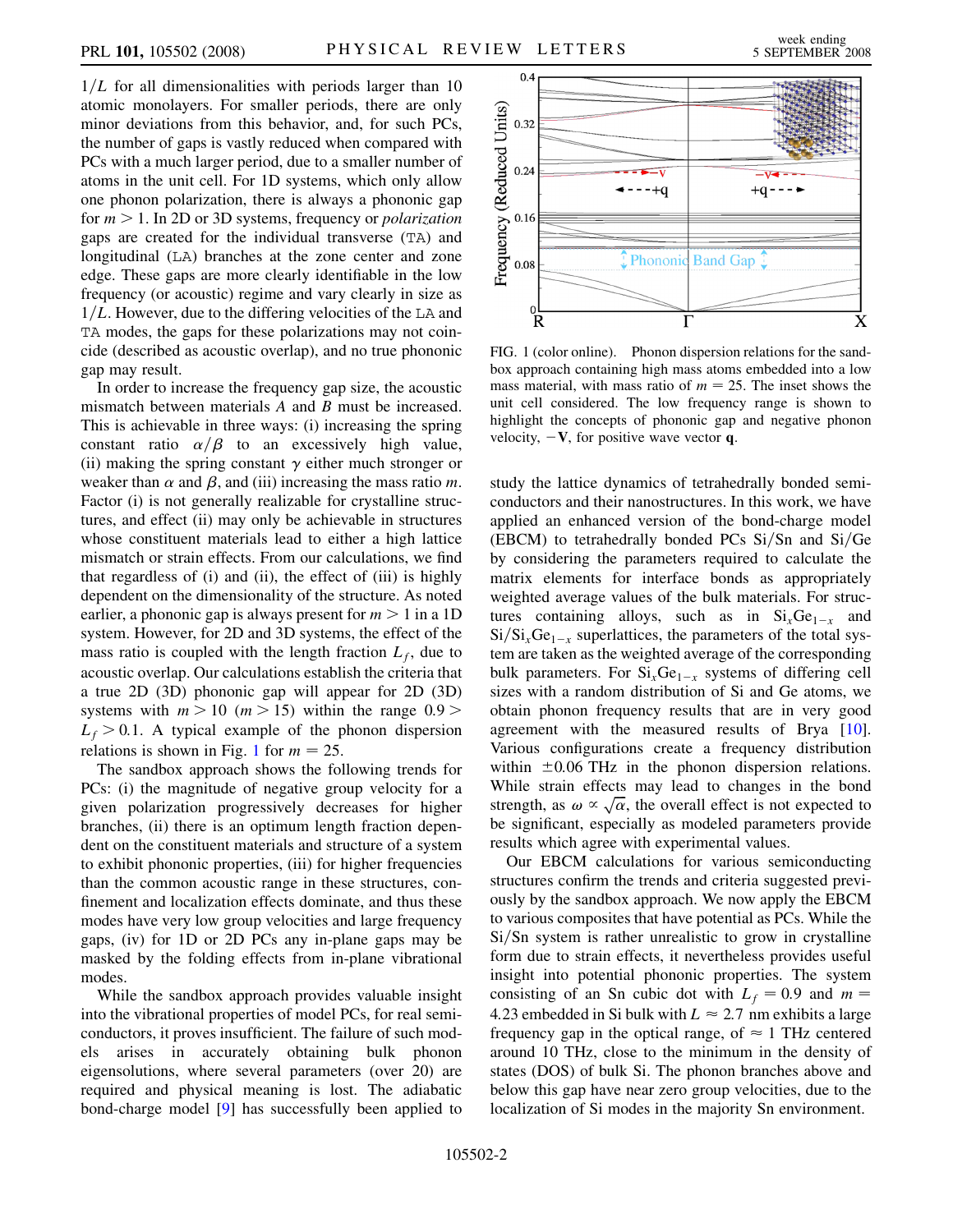<span id="page-2-0"></span>

FIG. 2 (color online). Phonon dispersion relations of a cubic Ge pillar (3.8 nm) embedded in bulk Si with a period of 5.743 nm. Highlighted are the TA and LA branches and their corresponding folded branches. The inset shows a schematic of the structure.

The second system considered is Sn square towers (grown in the [001] direction) embedded in an Si host with  $L_f = 0.35$  and  $L = 5.43$  nm. At the zone boundary X, the lowest folded TA branch (the top end of the TA gap) overlaps the LA branch (the bottom end of the LA gap) by no more than 10 GHz. The gap between the lowest folded branch and the highest acoustic branch, along the [110] symmetry direction, remains consistently greater than 60 GHz, showing that in this direction, the system is a 1D PC. As a consequence of the disallowed TA modes between 869 and 1050 GHz in all directions, a negative group velocity of the order of km/s develops in both the [100] and [110] directions. Also, for values of  $L_f$  greater or smaller than 0.35, the acoustic overlap increases. This and further calculations imply that 33% is the optimum length fraction for a potential semiconducting PC. A comparison of 2D and 3D periodic systems with  $m > 1$  shows that the length fraction along a particular direction, rather than the packing fraction, is a more meaningful parameter when discussing phononic systems. The directional dependence of the phononic gap obtained from our atomic-scale theory cannot be reproduced from simple continuum theory. Within its applicable limits, the continuum theory [\[3\]](#page-3-0) relies on the properties of each constituent system being isotropic. While for macroscopic systems this is very suitable, for nanoscale due to the anisotropy of atomic bonds leading to anistropy in phonon dispersion relations (and velocities), this approximation is inadequate. Also, the continuum model is unable to produce the complete phonon frequency spectra.

The corresponding periodic system of Ge pillars embedded in a host of Si with  $L = 5.43$  nm and  $L_f = 0.35$  is shown in Fig. 2. This structure shows a minimum in the 2D DOS at  $\approx 0.5$  THz. The folded TA and LA branches (highlighted) have negative group velocities of  $-5.4$  and  $-8.4 \text{ km/s}$ , respectively. Similar to the previous Si/Sn



FIG. 3 (color online). Phonon dispersion relations of a  $Si(27 \text{ nm})/Ge(17 \text{ nm})$  [100] superlattice. Highlighted are the three gap regions and two folded branches.

structures, this system is a 1D PC with a clear gap from  $\Gamma$  to *M*, the least of the high symmetry directions. As discussed earlier using the sandbox approach, strain effects are expected to increase these gaps. For pillars with  $L_f$  = 0:95, there is a clear gap between the frequencies 7.79 and 8.39 THz, and the optical modes have near zero group velocities. This, as discussed before, is due to localization effects.

Two types of silicon-based superlattice structures have been realized experimentally: Si/Ge [\[11\]](#page-3-0) and Si/Si<sub>x</sub>Ge<sub>1-x</sub> [\[6\]](#page-3-0). Figure 3 shows our calculated results for a  $Si(27 \text{ nm})/Ge(17 \text{ nm})$  [100] superlattice similar to those grown by Lee et al. [\[11\]](#page-3-0). It shows three clear gaps in the phonon spectra at 680, 826, and 974 GHz, of widths 10, 3,



FIG. 4 (color online). Phonon dispersion relations of a  $Si(4 \text{ nm})/Si_{0.4}Ge_{0.6}$  $(8 \text{ nm})$  [100] superlattice. The inset shows the full range for the frequency spectra. Highlighted are the three disallowed LA frequency regions, with the central region showing a true phononic gap.